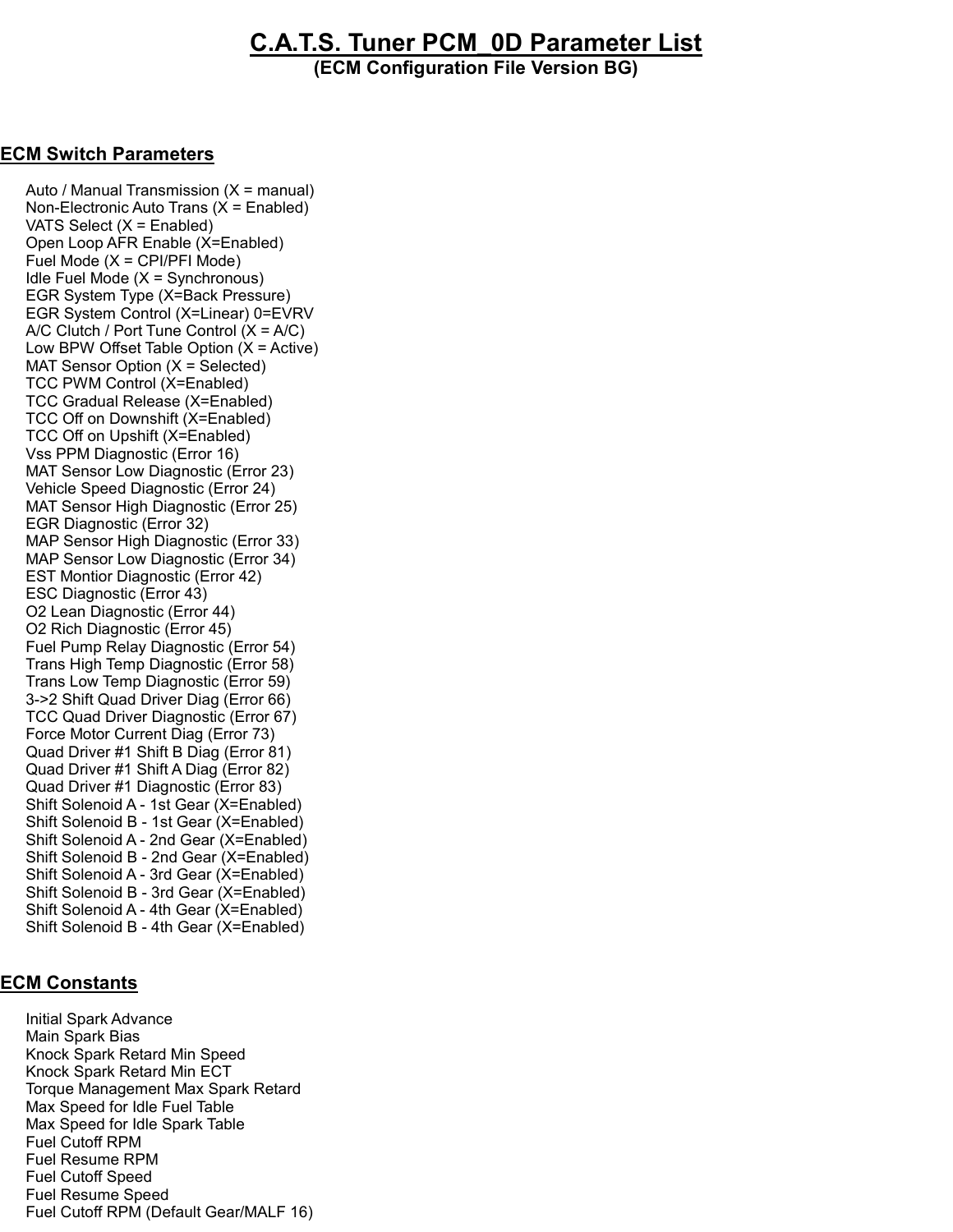Fuel Resume RPM (Default Gear/MALF 16) Cylinder Volume (per Cylinder ) Number Of Cylinders Injector Flow Rate (Per Bank) Max %TPS For Idle Fuel RPM To Bypass WOT Delay WOT Delay Period EGR Off, (TPS) EGR On, (TPS) EGR Off, (Eng Speed) EGR On, (Eng Speed) EGR Off, (Low MAP Window) EGR On, (Low MAP Window) EGR Off, (High MAP Window) EGR On, (High MAP Window) Minimum MPH To Enable EGR CCP Enable Vehicle Speed CCP Disable Vehicle Speed CCP Enable MAP Threshold CCP Disable MAP Threshold CCP Enable TPS Threshold CCP Disable TPS Threshold CCP Enable Coolant Temperature Kick Down Lower Qualifier (TPS) Kick Down Upper Qualifier (TPS) RPM/VSS Ratio Min. Coolant Temp. for Closed Loop Stoichiometric AFR Cold O2 Closed Loop DelayTimer Warm O2 Closed Loop DelayTimer Hot O2 Closed Loop DelayTimer Warm O2 Delay Cool Temp. Threshold Hot O2 Delay Cool Temp. Threshold Rich O2 Threshold at Idle Lean O2 Threshold at Idle Mean O2 Threshold at Idle Minimum BLM Value Maximum BLM Value Minimum Integrator Value Maximum Integrator Value Maximum RPM To Enable BLM Min MAP for BLM Enable Max MAP for BLM Enable Async To Sync Fuel MAP Threshold Async To Sync Fuel RPM Threshold Sync To Async Fuel MAP Threshold Sync To Async Fuel RPM Threshold Sync-->Async BPW Threshold Async-->Sync BPW (Min) Minimum Sync BPW Default Sync BPW Maximum Async BPW Minimum Async BPW Low BPW Offset Vs. BPW Table Bias Minimum Double Fire Period Injector Fire Delay from DRP Startup Fuel Decay Multiplier Startup Fuel Decay Delay Lean Cruise Enable Cool. Temp. Baro Update Max. RPM Threshold Baro Update Min. RPM Threshold Baro Update Min. TPS Threshold Baro Update Min. Delta TPS Threshold Baro Update Min. Coolant Temp. Stall Saver % Target RPM Thresh, in P/N Stall Svr %Target RPM Thresh, in P/N, AC Stall Saver %Target RPM Thresh, in Drive Stall Svr %Target RPM Thresh, in Dr, AC Stall Saver %Diff Flow Thresh, in P/N Stall Svr %Diff Flow Thresh, in P/N, AC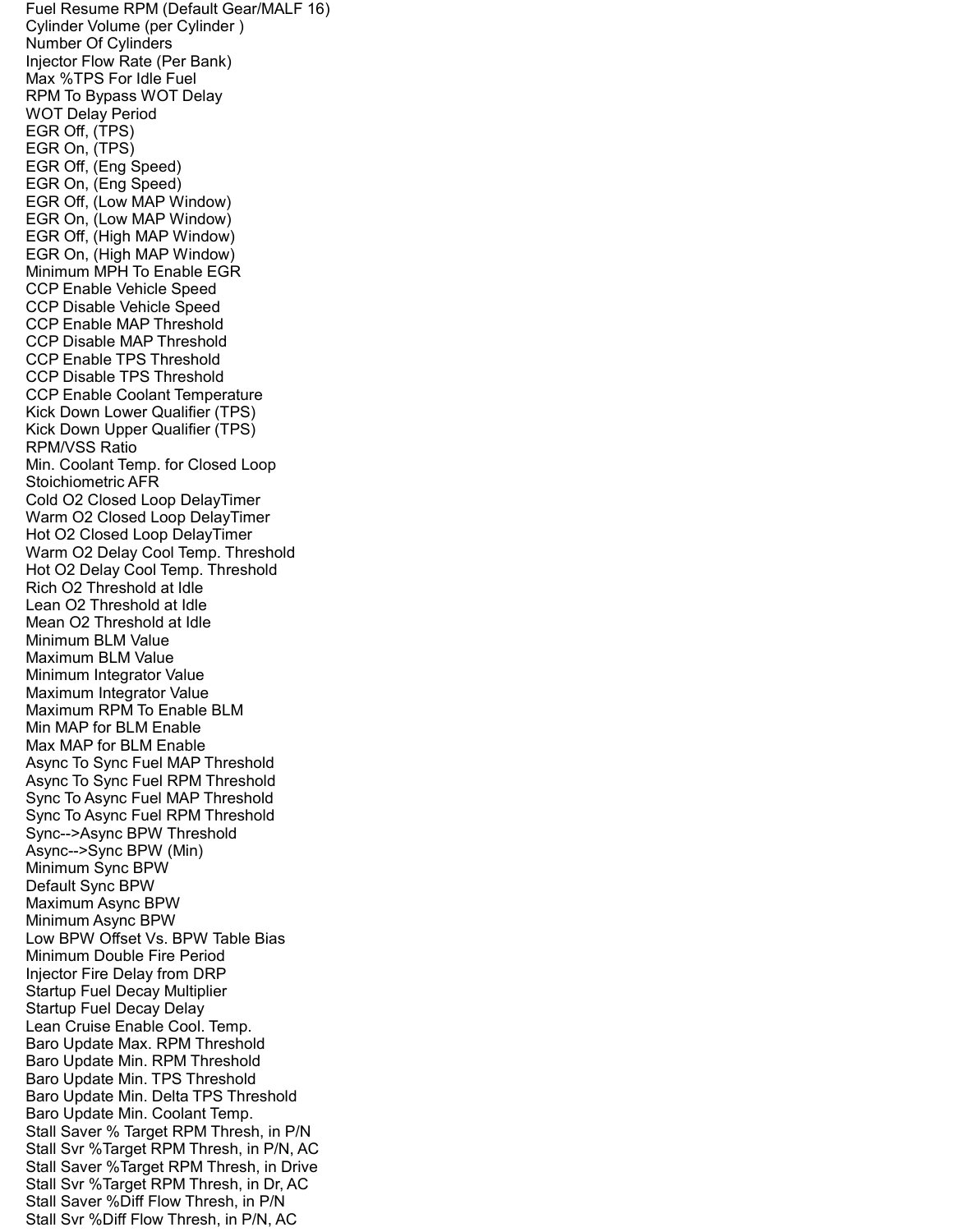Stall Svr %Diff Flow Thresh, in Drive Stall Svr %Diff Flow Thresh, in Drv, AC Stall Saver Re-enable Delay, in P/N Stall Saver Re-enable Delay, in Drive IAC Airflow Adder After Startup Startup Added Airflow Decay Period A/C Clutch Disable RPM Threshold A/C Clutch Re-enable RPM Threhold Successive Power-ups to Clear Errors TCC Enable Engine Coolant Temp TCC Disable Engine Coolant Temp TCC Enable Transmission Temp TCC Disable Transmission Temp Manual Mode Low 1 -> 2 Shift Speed Manual Mode Low 2 -> 1 Shift Speed PROM ID

## Ta<u>bles</u>

 ECM Switch Table ECM Constant Table Main Spark Table, Open Throttle Main Spark Table, Closed Throttle Power Enrichment Spark Cool Compensation Spark Vs. Load EGR Spark Correction Vs RPM Vs Vacuum Startup Spark Advance Correction Vs. Coolant Temp. Startup Spark Decay Rate Vs. Coolant Temp Startup Spark Decay Delay Vs. Coolant Temp. Knock Retard Attack Rate Vs. RPM Knock Recovery Rate Vs. RPM Max Knock Retard Vs RPM (in WOT) Max Knock Retard Vs. MAP Main Fuel Table, Off Idle, %Vol. Eff. Main Fuel Table, Near Idle, %Vol. Eff. TPS Threshold Vs. RPM For WOT TPS Threshold Vs. RPM For WOT (Fast) Engine %EGR Vs RPM Vs Vacuum Mean Rich/Lean O2 Voltage Threshold Vs Air Flow Rich O2 Voltage Threshold Vs Air Flow Lean O2 Voltage Threshold Vs Air Flow Proportional Gain Vs RPM Vs MAP Proportional Counts Vs Slow O2 Error WOT AFR Vs. RPM Accel. Enrichment Vs. Differential TPS Diff. TPS Accel. Enrich. Coefficient Vs. Cool Temp Diff. TPS Accel. Enrich. Multiplier Vs. Baro. Accel. Enrichment Vs. Differential MAP Diff MAP Accel. Enrich. Correction Vs. Cool. Temp. Diff. MAP Accel. Enrich. Correction Vs. RPM Accel. Enrich. Temperature Correction Vs Cool Temp Accel. Enrich. Temperature Correction Mult. Vs MAT Open Loop AFR Vs. Coolant Temp. Vs. Vacuum AFR Reduction at Startup Vs. Cool. Temp. (Choke) Startup Fuel Decay Rate Vs. Coolant Temp. Startup Fuel Decay Rate Multiplier Vs. Air Flow Crank BPW Vs. Coolant Temp. Injector Offset PW vs Battery Voltage Low BPW Offset Vs. BPW BLM Cell RPM Boundaries BLM Cell MAP Boundaries Decel Enleanment Vs Differential MAP Decel Enleanment Vs Differential TPS DFCO Disable RPM Threshold Vs. Coolant Temp. DFCO Disable %TPS Threshold Vs. RPM Target Idle Vs. Cool. Temp. Pk/Neut - A/C Off Target Idle Vs. Cool. Temp. Pk/Neut - A/C On Target Idle Vs. Coolant Temp. (A/C Off)